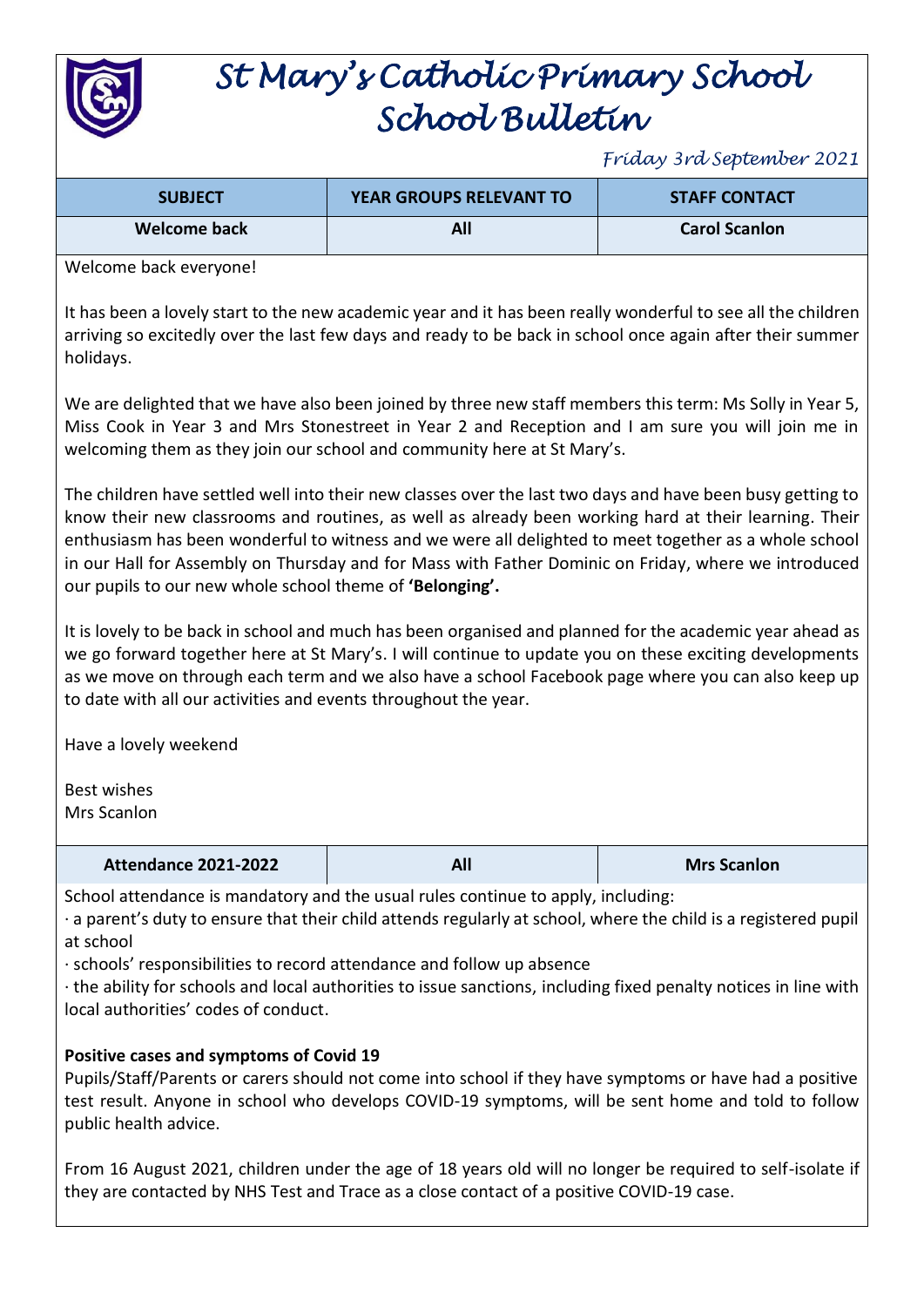Instead, children will be contacted by NHS Test and Trace, informed they have been in close contact with a positive case and advised to take a PCR test.

| <b>Changes to National Restrictions</b><br>and return to school 2021-22 | ALL | <b>Mrs Scanlon</b> |
|-------------------------------------------------------------------------|-----|--------------------|
|                                                                         |     |                    |

As you are aware the government has eased the national restrictions and guidance for schools has been reviewed and updated accordingly by the DfE.

Therefore, following these changes we have updated our School Risk Assessment in line with government guidance and the following changes to our school procedures are now in place.

## **School Environment/School Procedures**

Classes will no longer be in separate bubbles and all children will now be able to mix together at lunchtime. However, the following control measures will remain in place throughout school:

#### Hand hygiene:

The school will continue to ensure that pupils clean their hands regularly with soap and water or hand sanitiser and that frequent and thorough hand cleaning is regular practice.

## Cleaning:

The school will continue to ensure that areas and equipment are cleaned regularly with a particular focus on frequently touched surfaces.

## Ventilation:

The school will be well ventilated with windows and doors opened to create air flow.

#### Face Coverings

Face coverings are no longer advised for pupils, staff and visitors either in classrooms or in communal areas. However, it is recommended that face masks are worn in enclosed and crowded spaces where pupils may come into contact with people they don't normally meet. This includes public transport and dedicated transport to school or college.

| <b>Return to Education Leaflet</b> | ALL | <b>DfL</b> |
|------------------------------------|-----|------------|
|------------------------------------|-----|------------|

Please see the attached **government information leaflet for parents and carers** with regards to your child's return to primary school this term.

See attached **- Return to Education - Primary School Leaflet**

| School Procedures 2021-2022 | All | <b>Mrs Scanlon</b> |
|-----------------------------|-----|--------------------|
| $-$                         |     |                    |

The school has returned to our normal school procedures at the start and the end of the day.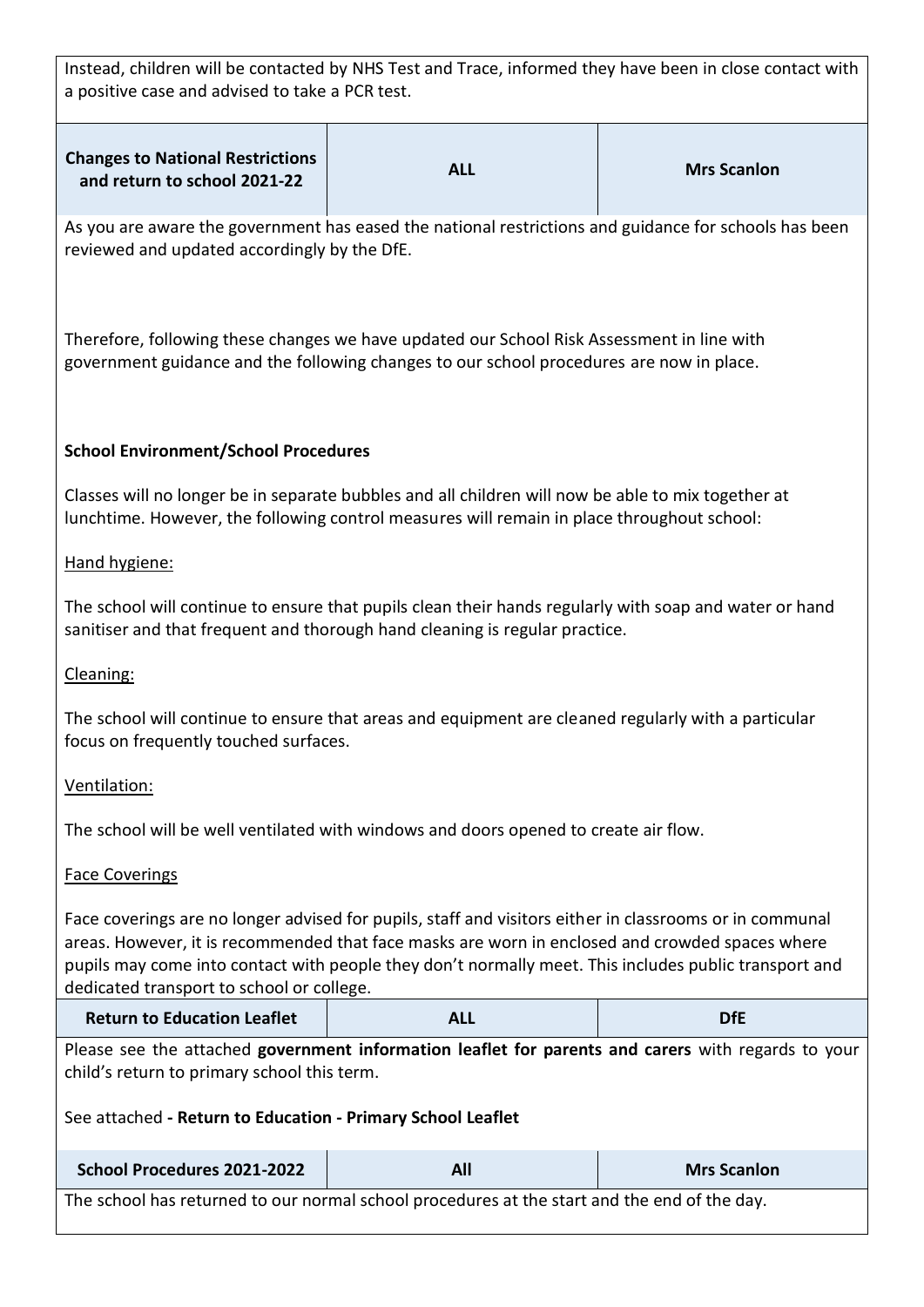The gate and the classroom doors open for pupils at **08.45am** and children will be able to walk independently down the drive straight to their classroom. Mrs Scanlon and Mr Getty will be at the top of the drive to welcome everyone back to school and staff will also be on duty along the length of the school drive and in the playground to direct pupils to their new classrooms.

Please note: If any parent/carer in Years 1 or 2 would like to accompany their children to the green gate at the top of the playground during the first few days whilst their child becomes used to the new system, please feel welcome to walk down the drive with them. Staff in the playground will then support them as they go around to their classroom.

Early Years pupils (from the week beginning 13.9.21) will enter their classroom through the Early Years gate and parents can accompany their child to these gates until the end of Term 2.

Our members of staff who are on duty wear high visibility jackets so that they are easily visible to parents and children if necessary

## Register and pupil attendance

Registers will be taken promptly at 08.55am and gates are closed at 08.55. Any child who arrives in class after this time will need to be signed in as late at the school office.

## End of day timing and arrangements

Parents are welcomed into the playground at the end of the day at 3.15pm. Although restrictions have been eased we advise parents/carers to socially distance where possible.

All pupils in Years R - 4 will be dismissed from their classroom doors and Years 5 and 6 from the external door nearest to their classrooms. When parents/carers are seen by the teacher, the pupil will then be allowed to go. The pupil will be ticked off the class list as they leave ensuring that they are being picked up by an authorised person as indicated on the sheet.

Pupils in Years 4, 5 and 6 may, with parent/carer's permission, may walk up the drive alone or walk home. If your child has moved into Year 4 and you now wish to give your permission for them to walk up the drive or walk home, please email the office.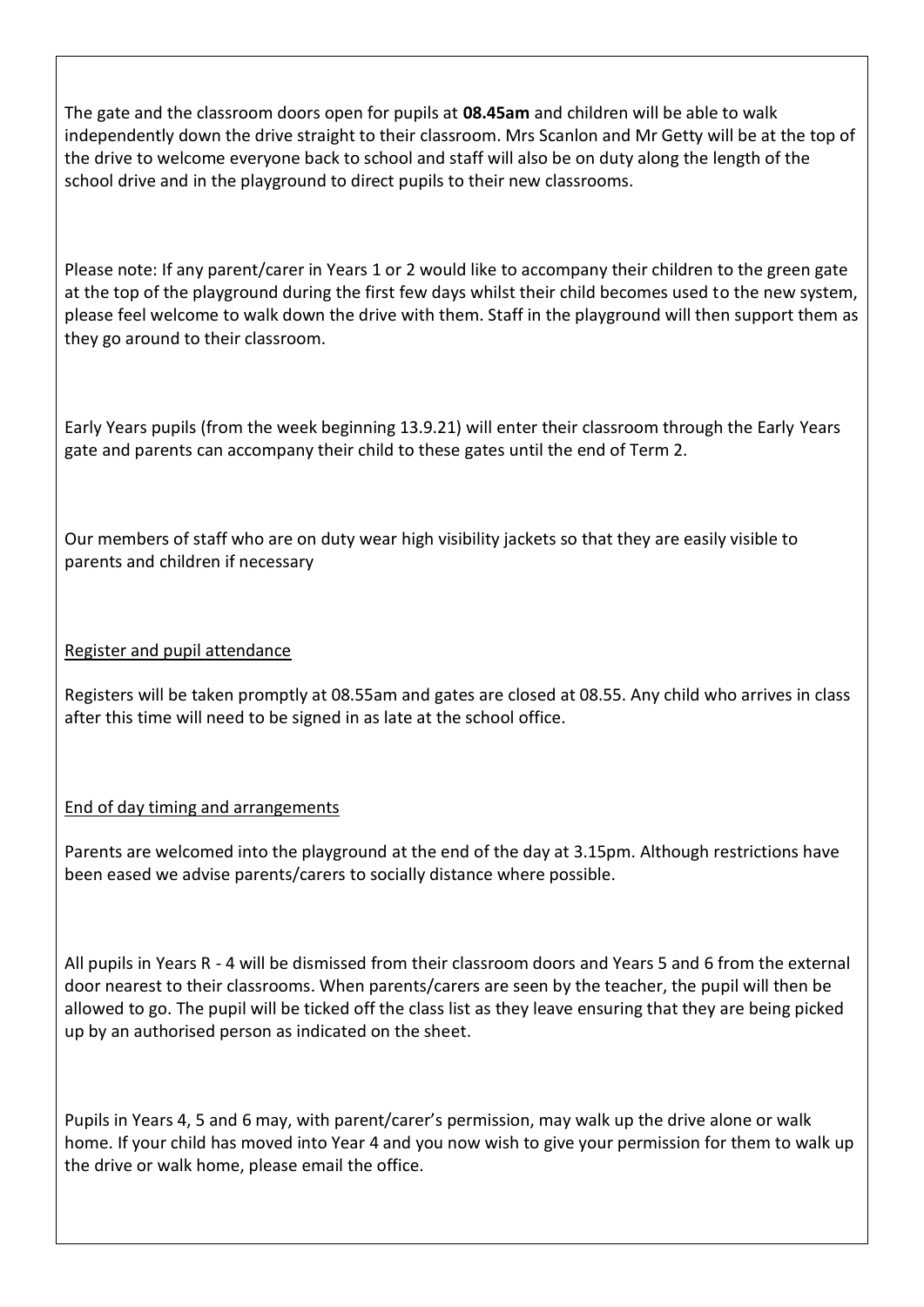Only those adults on the authorised collection list held in the office can collect a pupil. Pupils may not go home with someone who is not on the list unless the parent has notified the school office in advance.

| S<br><b>Swimming</b><br>1ttice<br>. .<br>$\sim$<br>____ |
|---------------------------------------------------------|
|---------------------------------------------------------|

Swimming lessons in school for years 1-6 will resume in the week beginning 13<sup>th</sup> September. Further details will follow next week.

| <b>Meet the Teacher Sessions</b> | Years 1-6 | <b>Office</b> |
|----------------------------------|-----------|---------------|
|----------------------------------|-----------|---------------|

You are invited to our 'Meet the Teacher' session for your child/children's class teacher. This will be an opportunity to learn more about what your child will be learning over the coming year and give you an opportunity to ask any questions that you may have.

These sessions will be held in the respective classrooms from 3.30pm to 4pm on the following days.

Year 1 - Orange Class - Tuesday 14<sup>th</sup> September

Year 2 - Yellow Class - Wednesday 15<sup>th</sup> September

Year 3 - Green Class - Thursday 16<sup>th</sup> September

Year 4 – Blue Class - Friday 17<sup>th</sup> September

Year 5 - Indigo Class - Tuesday 21st September

Year 6 - Violet Class - Wednesday 22<sup>nd</sup> September

We hope that you will be able to attend.

| <b>After School Clubs/Music</b><br><b>Lessons</b>              | <b>ALL</b> | <b>Office</b> |
|----------------------------------------------------------------|------------|---------------|
| Updates on clubs and music lessons.                            |            |               |
| Gym Club will be starting on Monday 20 <sup>th</sup> September |            |               |
| https://gymspire-academy.class4kids.co.uk/info/523             |            |               |
| Karate starting on the Thursday 9 <sup>th</sup> September      |            |               |
| https://www.samasoutheast.co.uk/                               |            |               |
| Dance Club starting Friday 10 <sup>th</sup> September.         |            |               |
| See letter attached for details.                               |            |               |
| East Sussex Music Service - individual lessons                 |            |               |